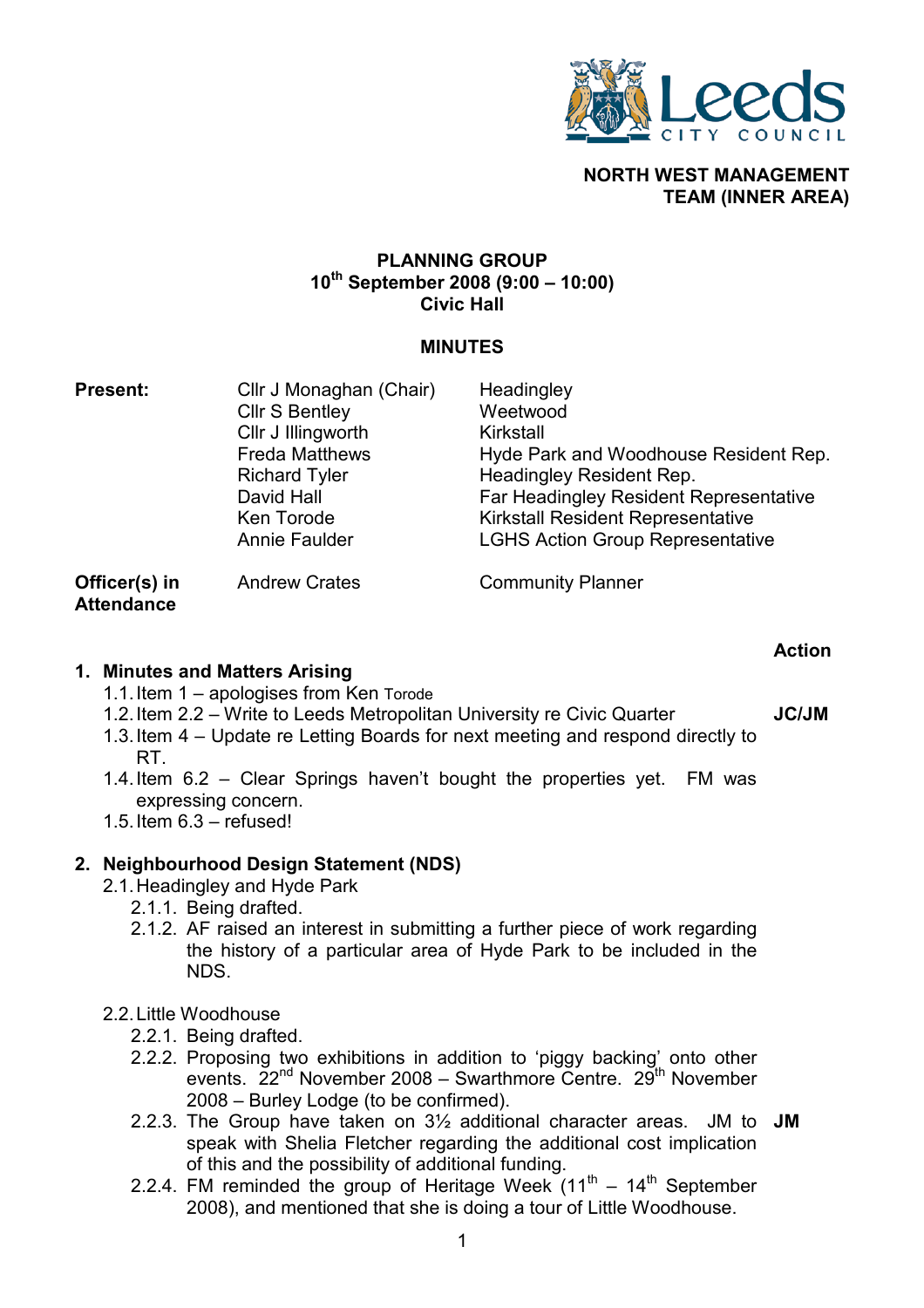- 2.3. Far Headingley
	- 2.3.1. Within the NDS a Conservation Area appraisal was recommended. This is now going forward after a re-consultation event that is to be held on the 20<sup>th</sup> September 2008 at St Chads Parish Church.

# 3. Leeds Girls High School (LGHS) update

- 3.1. JC reported that the Case Officer is currently proposing to take a position statement regarding the LGHS applications to Plans Panel. The purpose of this is to inform members of the project (including consultation responses and feedback from the local community), and ask for a steer on how to proceed.
- 3.2. Sports England has objected to the proposal based on the original PPG17 statement. JC asked the group to note that this opinion was based on the fact the applicant did not adequately establish that the pitches were surplus to requirements, so this view could alter when the revised PPG17 statement is submitted.
- 3.3. JC was asked to confirm with Sport England as to whether they have JC received the Community Planning Brief and other letters of comment.
- 3.4. AF asked JC to confirm the no. of local responses received by LCC to JC LGHS applications and provide the Conservation Officer, English Heritage, and Sport England consultation responses to the group and PB. DH requested JC confirm with the case officer that they will summarise consultation responses and local comments within the position statement.
- 3.5. The group agreed that a meeting between Sport England, JM, JC, and a JC member of the LGHS action group should be arranged..
- 3.6. Concern was expressed by SB regarding the lack of early consultation with JC/JM SDU. JC explained that all relevant consultees are notified of an application and asked to comment at the validation stage. Delays can be experienced as SDU have a large responsibility and a limited number of staff. The group resolved that JM should write to the Chief Planner expressing their concern.

# 4. Article 4 Direction

- 4.1. JC explained that an Article 4 direction permits a Local Authority (LA) to remove PD from a specific area. Article 4 (2) allows a LA to remove PD from conservation areas.
- 4.2. The current negative of using this direction is that an applicant can apply for compensation, if an application is refused by a LA where the work would normally have been PD.
- 4.3. AF asked if JC could circulate the full details of an Article 4 Direction. **JC**

# 5. Significant Applications/Appeals

- 5.1. Tetley Hall 08/04049/FU & 08/04024/FU
	- 5.1.1. The amended proposal is very similar to the previous submission. The applicant has made minor changes to the design and scale of the retirement block. In terms of contributions, the applicant is arguing that the affordable housing contribution would render the scheme unviable.
	- 5.1.2. The group expressed concerns regarding green space and the impact upon the conservation area and the highway.
	- 5.1.3. JC reported that the application for student accommodation (08/04024/FU) is slightly poorer in terms of design, as the applicant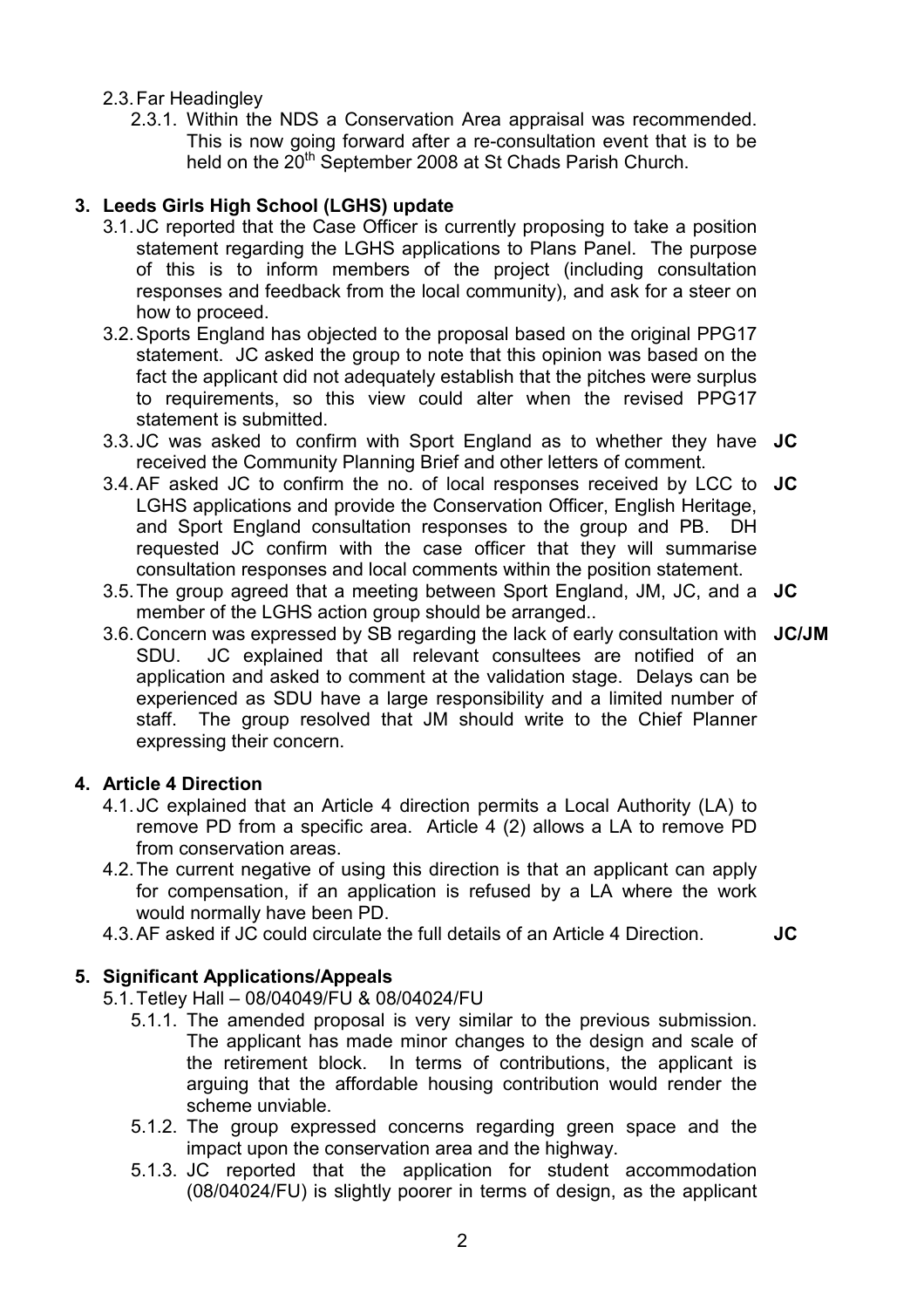is not proposing to invest to the same extent in the exiting buildings. The amount of contributions the applicant will have to make for this proposal is less than for the family housing scheme.

- 5.2. The Lounge (08/04482/FU)
	- 5.2.1. The main differences between the current application and the previous proposal that was withdrawn, is the retention of the cinema's façades and a reduction in the gross floor space of the proposed restaurant. The previously approved scheme (26/457/05/FU) contained offices instead of a smoking shelter and was granted planning permission subject to a condition preventing a restaurant use.
- 5.3. Appeal: The Glassworks
	- 5.3.1. The appeal is scheduled for the  $8<sup>th</sup>$  October and is expected to last 3 days.
	- 5.3.2. The witness for the LA regarding H15 and green space is Tim Poupard, and Andrew Graham is giving evidence relating to design. RM is presented evidence for the HMO lobby.
- 5.4. Sites Under Demolition/Construction
	- 5.4.1. FM raised concern over developers stopping work due to the credit JC crunch and leaving the site in a poor condition. The Westfield Road site has been left for months with the road blocked. JC to investigate what the LA can do to restore a site to a satisfactory condition and re-open roads while construction works have been halted.
- 5.5. Empty Housing Strategy
	- 5.5.1. SB expressed concern regarding the number of properties that are JC becoming empty. JC was asked to look into what the LA's powers are in this regard and the scope for enforcing sale or buying back properties.
	- 5.5.2. AF commented that the old children's home on North Hill Road is being used by children, which is a health and safety concern.
- 5.6. A65 Quality Bus Route
	- 5.6.1. JI commented that planning permission should have been sought instead conducting the works under PD rights. The proposed works will have an implication on the green corridor and amenity of nearby residents.
- 5.7. Flood Alleviation Scheme
	- 5.7.1. JI raised the issue that the majority of the proposed alleviation works JM are focussed on the City Centre, which is considered to be unnecessary due to the low flood risk within the area in comparison to other parts of the flood plain. JI felt this should be discussed at Area Committee.
- 5.8. St Anns Mills
	- 5.8.1. JI expressed concern regarding the sale of this site without a brief detailing the constraints of the site – flooding, otters.
- 5.9. Kirkstall Valley Park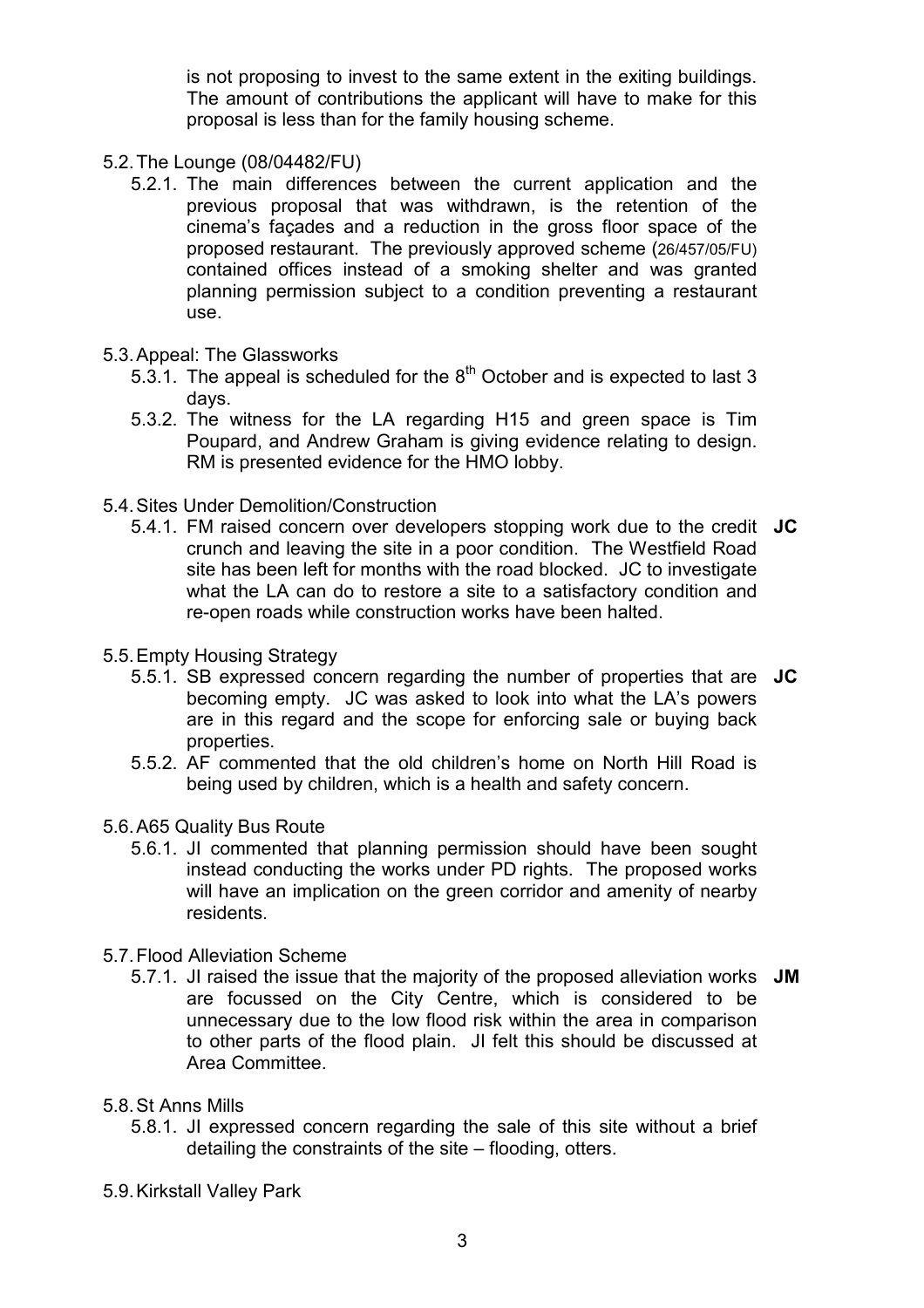5.9.1. JI noted that the document has now been produced.

# 5.10. Hyde Park Corner

- 5.10.1. AF raised concern regarding planning permission being granted for JC another two letting agents. JC has been asked to look into why this occurred.
- 5.10.2. Cliff Lawn Hotel, Cliff Lane, what is the update on this?
- 5.10.3. AF commented that the Grosvenor Road development will be occupied by students regardless of the S106.

# 6. Key Message

6.1. For Action – The Planning Group requests support from the Area JC/JM Committee in objecting to the applications relating to the to the LGHS sites.

# 7. Date & Time of Next Meeting

7.1. Wednesday  $1<sup>st</sup>$  October 2008 – 9:00 (Civic Hall)

## PLANNING GROUP 1 st October 2008 (9:00 – 10:00) Civic Hall

### MINUTES

| Present:                           | Cllr J Monaghan (Chair) | Headingley                       |
|------------------------------------|-------------------------|----------------------------------|
|                                    | Cllr J Illingworth      | Kirkstall                        |
|                                    | <b>Freda Matthews</b>   | Hyde Park and Woodhouse Resident |
|                                    | <b>Richard Tyler</b>    | Rep.                             |
|                                    |                         | Headingley Resident Rep.         |
| Officer(s) in<br><b>Attendance</b> | Jade Corcoran           | <b>Community Planner</b>         |
|                                    |                         |                                  |

#### Action

#### 8. Apologises & Minutes (Including Matters Arising)

- 8.1. Apologies from David Hall
- 8.2. Item 1.4 Cllr Ewens undertook an audit of the bail hostels.

### 9. Butcher Hill

- 9.1. Powerleague submitted a pre-application enquiry in January 2008 regarding developing Butcher Hill commercially. The site is partly owned by Abbey Grange and partly by Leeds City Council. Officer response to the proposal has been negative to date.
- 9.2. JI is of the opinion that long term measures are required to protect this land, develop non-commercial local sports facilities, and help the school to integrate better with the community.
- 9.3. JI is concerned about the impact the uncertainty of this enquiry is having on the community, and would like the matter to be brought to a conclusion.
- 9.4. The group supported the decision of Area Committee to write to the Diocese of Ripon requesting that they do not sell the playing pitches and work with the community to retain the fields.

# 10. Kirkstall Forge/BHS Site

| S <sub>106</sub> |
|------------------|
|                  |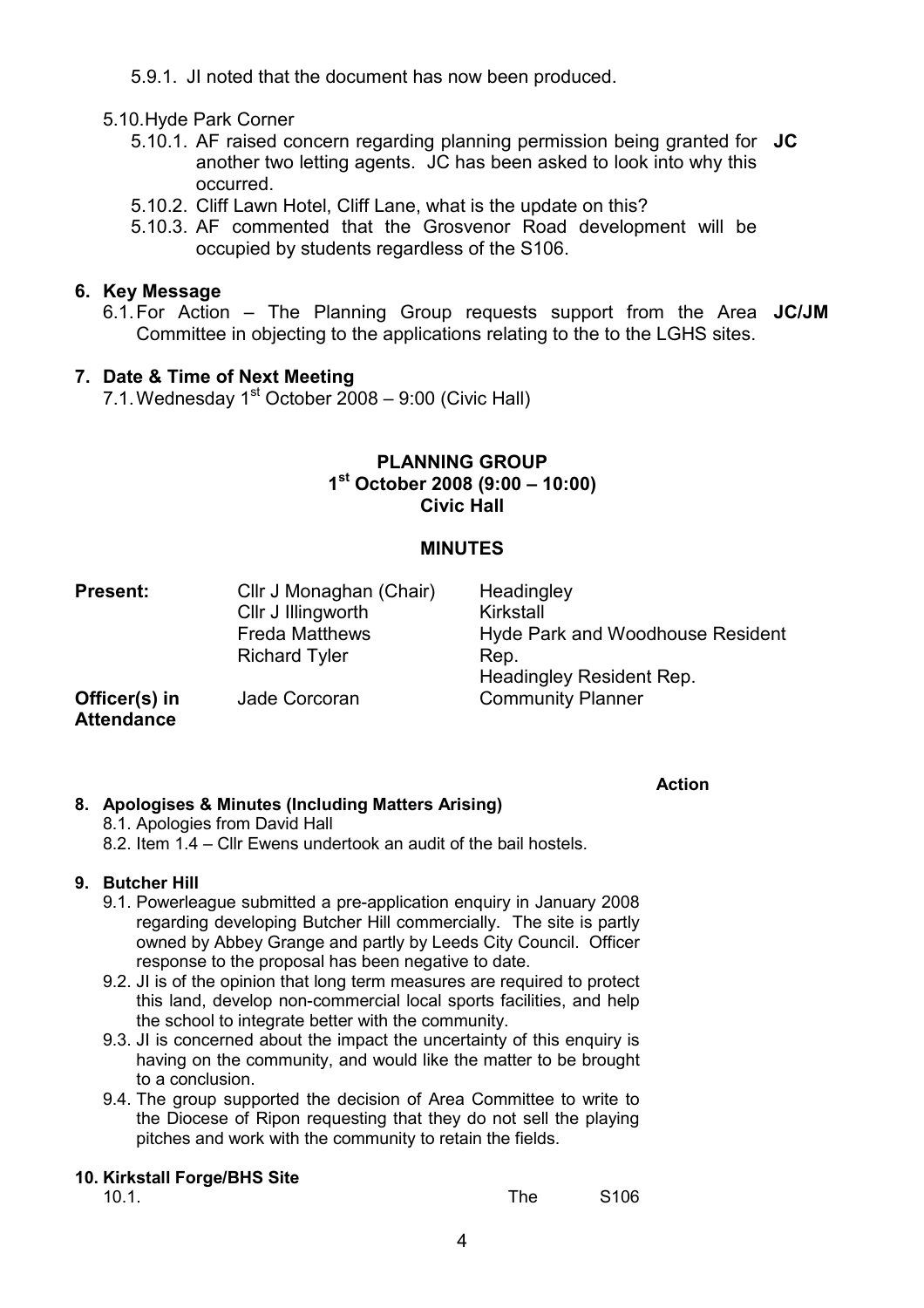monies relating to the Kirkstall Forge application are currently partly associated with Highway works for the Horsforth roundabout.

10.2. There is a lack of footpaths and cycle routes associated with the scheme.

10.3. The group resolved to write to Phil Crabtree and request that the monies from the S106 agreement is concentrated on provision for Kirkstall.

10.4. JI commented that the BHS scheme is unsustainable and there is missed opportunities to secure footpaths and cycle routes through the site.

#### 11. Kirkstall District Centre Planning Appeal

11.1. The appeal has been withdrawn by the appellant. 11.2. The developer is

currently negotiating the sale of the site with Tesco. 11.3. JI commented that the traffic scheme proposed under this application would not have worked, and the massing of the proposal was 'back to front'.

#### 12. A65 Quality Bus Scheme

12.1. JI advised the group that there is pinch point between Woodside View and the Railway Viaduct, which is the most congested section of the route.

12.2. JI voiced concern regarding the environmental impact of the proposal due to the quality of the road finishes. The proposed anti-skid surfacing would introduce harm in terms of noise to residential amenity.<br>12.3.

12.3. JI commented that more work is required relating to the timing of the traffic signals, and the scheme should incorporate more pedestrian crossings at bus stops.

12.4. The Goit side Area should be enhanced with the footpath and cycle provision improved. This should be a quiet area to escape the traffic. JI JC raised concern that the environmental improvements will be lost if the scheme goes over budget.

12.5. JC mentioned that a Highways Officer is due to discuss the A65 Quality Bus Scheme with Area Committee in November. JM would like a Highways Officer to brief Members at Area Committee over the Quality Bus Scheme and should be prepared to answer questions regarding key arterial routes.

#### 13. Leeds Flood Alleviation Scheme

13.1. Public consultation regarding the flood alleviation proposals is to commence in December.

13.2. JI commented that the flood risk within the city centre is relatively small and so building barriers abutting the river edge is unnecessary and will encourage unsympathetic development.

13.3. JI mentioned that more work should be done to increase the storage capacity of the

JC